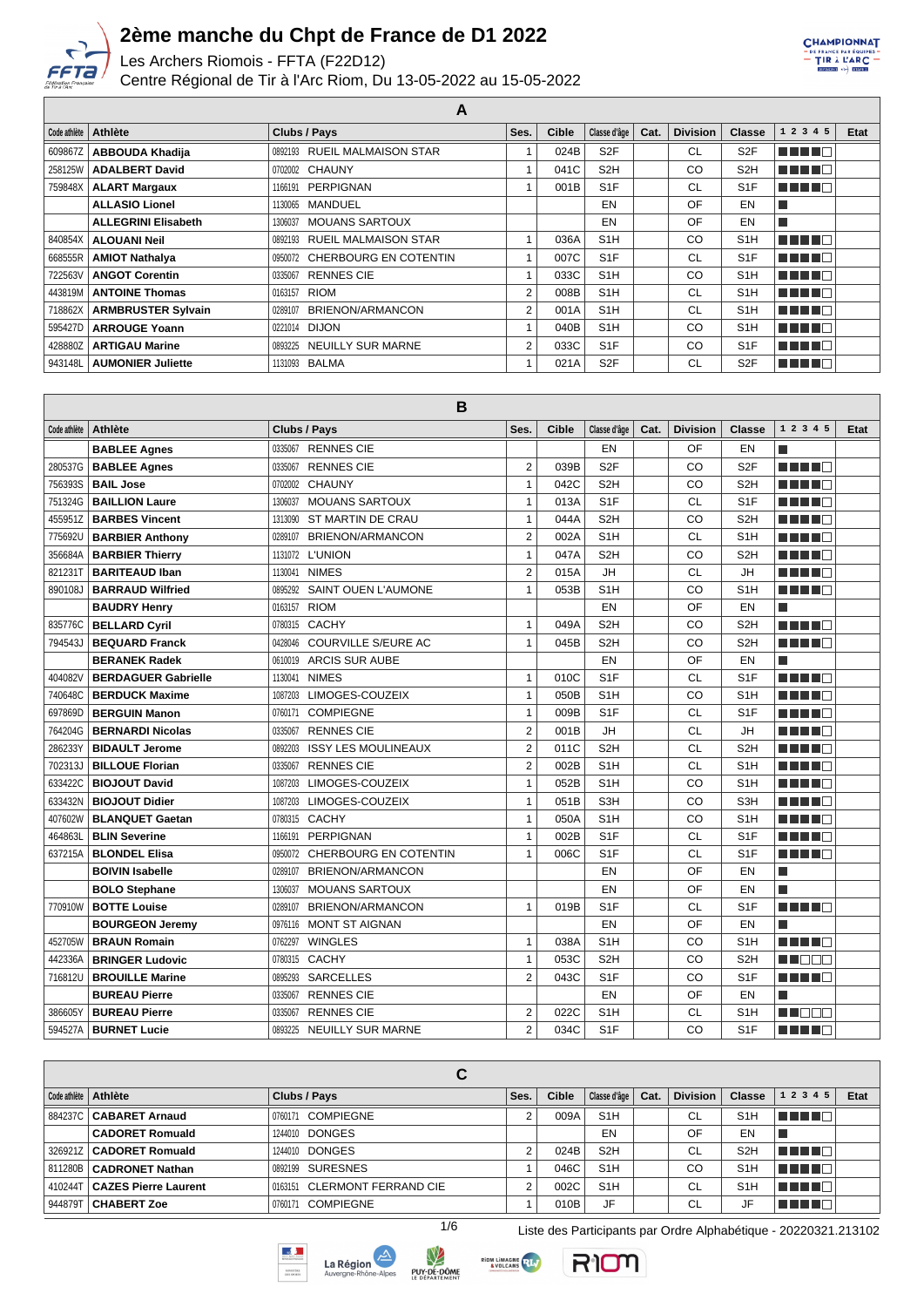

Les Archers Riomois - FFTA (F22D12)

Centre Régional de Tir à l'Arc Riom, Du 13-05-2022 au 15-05-2022

CHAMPIONNAT EXAMPLE PAR GOUPE

| С            |                           |                                           |                |              |                  |      |                 |                  |           | suite |
|--------------|---------------------------|-------------------------------------------|----------------|--------------|------------------|------|-----------------|------------------|-----------|-------|
| Code athlète | <b>Athlète</b>            | Clubs / Pays                              | Ses.           | <b>Cible</b> | Classe d'âge     | Cat. | <b>Division</b> | <b>Classe</b>    | 1 2 3 4 5 | Etat  |
| 909584D      | <b>CHAMBRIN Mélanie</b>   | <b>BRIENON/ARMANCON</b><br>0289107        | 1              | 020B         | S <sub>1</sub> F |      | <b>CL</b>       | S <sub>1</sub> F | ma mata   |       |
| 341433Y      | <b>CHANOINE Elise</b>     | <b>RENNES CIE</b><br>0335067              | $\overline{2}$ | 037B         | S <sub>1</sub> F |      | CO              | S <sub>1</sub> F | ma mata   |       |
| 751790N      | <b>CHAUVEAU Baptiste</b>  | <b>RUELLE</b><br>1016003                  |                | 039C         | S <sub>1</sub> H |      | CO              | S <sub>1</sub> H | n din Fil |       |
| 454990E      | <b>CHESSE Alizee</b>      | <b>NEUILLY SUR MARNE</b><br>0893225       | 1              | 013B         | S <sub>1</sub> F |      | <b>CL</b>       | S <sub>1</sub> F | MA NA T   |       |
| 605355V      | <b>CHESSE Joanna</b>      | <b>NEUILLY SUR MARNE</b><br>0893225       | 2              | 035C         | S <sub>1</sub> F |      | CO              | S <sub>1</sub> F | a da birn |       |
| 592213K      | <b>CHEVET Baptiste</b>    | <b>DONGES</b><br>1244010                  | 2              | 023B         | S <sub>1</sub> H |      | <b>CL</b>       | S <sub>1</sub> H | ma mata   |       |
|              | <b>CHIENNO Florian</b>    | <b>CLERMONT FERRAND CIE</b><br>0163151    |                |              | EN               |      | OF              | EN               |           |       |
| 892922T      | <b>CHRETIEN Eva</b>       | <b>RENNES CIE</b><br>0335067              | 1              | 005B         | S <sub>1</sub> F |      | <b>CL</b>       | S <sub>1</sub> F | n din Fin |       |
| 952362B      | <b>CIPRIANI Victoria</b>  | <b>RIOM</b><br>0163157                    | $\mathbf{1}$   | 011A         | CF               |      | <b>CL</b>       | CF               | a da bin  |       |
|              | <b>CLABAUT Florent</b>    | BRIENON/ARMANCON<br>0289107               |                |              | EN               |      | OF              | EN               |           |       |
|              | <b>CLARETON Quentin</b>   | ST MARTIN DE CRAU<br>1313090              |                |              | EN               |      | OF              | EN               |           |       |
| 639746B      | <b>COHENDET Angeline</b>  | <b>BRIGNAIS</b><br>0169178                | 1              | 001A         | S <sub>1</sub> F |      | <b>CL</b>       | S <sub>1</sub> F | n din Fin |       |
| 421441N      | <b>COPIN Frederic</b>     | 0702002 CHAUNY                            |                | 043C         | S <sub>1</sub> H |      | CO              | S <sub>1</sub> H | ma mata   |       |
| 761696F      | <b>CORNU Jean-Michel</b>  | <b>FONTENAY S/BOIS 1ER CIE</b><br>0894254 |                | 054A         | S <sub>2</sub> H |      | CO              | S <sub>2</sub> H | MA MARIT  |       |
| 750102D      | <b>CORSIN Valentin</b>    | BRIENON/ARMANCON<br>0289107               | $\overline{2}$ | 004A         | S <sub>1</sub> H |      | <b>CL</b>       | S <sub>1</sub> H | n din Fin |       |
| 339866V      | <b>COUCOULLE Matthieu</b> | <b>BRIGNAIS</b><br>0169178                | $\overline{2}$ | 021A         | S <sub>1</sub> H |      | <b>CL</b>       | S <sub>1</sub> H | MA MARIT  |       |
| 320889T      | <b>COUCOULLE Pierre</b>   | <b>BLAGNAC</b><br>1131080                 | 2              | 017A         | S <sub>1</sub> H |      | <b>CL</b>       | S <sub>1</sub> H | a da birn |       |

| D            |                               |                                           |                |              |                  |      |                 |                  |                          |      |  |  |
|--------------|-------------------------------|-------------------------------------------|----------------|--------------|------------------|------|-----------------|------------------|--------------------------|------|--|--|
| Code athlète | <b>Athlète</b>                | Clubs / Pays                              | Ses.           | <b>Cible</b> | Classe d'âge     | Cat. | <b>Division</b> | Classe           | 1 2 3 4 5                | Etat |  |  |
| 621911R      | <b>DANIEL Lucas</b>           | <b>RENNES CIE</b><br>0335067              | $\overline{2}$ | 003B         | S <sub>1</sub> H |      | <b>CL</b>       | S <sub>1</sub> H | n din Fin                |      |  |  |
| 311932G      | <b>DARDENNE Stephane</b>      | <b>L'UNION</b><br>1131072                 | $\mathbf{1}$   | 045A         | S <sub>2</sub> H |      | CO              | S <sub>2</sub> H | ma mata                  |      |  |  |
| 434925\      | <b>DAULEU Ludovic</b>         | <b>RUEIL MALMAISON STAR</b><br>0892193    | $\mathbf{1}$   | 034A         | S <sub>1</sub> H |      | CO              | S <sub>1</sub> H | n din Fin                |      |  |  |
| 992871H      | <b>DE BACKER Kurt</b>         | <b>WERVICQ SUD</b><br>0759140             | $\overline{2}$ | 018B         | S <sub>2</sub> H |      | <b>CL</b>       | S <sub>2</sub> H | ma mata                  |      |  |  |
| 859253W      | <b>DE GIULI Valentine</b>     | <b>ISSY LES MOULINEAUX</b><br>0892203     | $\mathbf{1}$   | 004C         | S <sub>1F</sub>  |      | <b>CL</b>       | S <sub>1</sub> F | a da bir                 |      |  |  |
| 327608W      | DE GRANDIS Jocelyn            | <b>NIMES</b><br>1130041                   | $\overline{2}$ | 013A         | S <sub>2</sub> H |      | <b>CL</b>       | S <sub>2H</sub>  | a da birn                |      |  |  |
| 452921F      | <b>DE MATOS Laure</b>         | <b>DRAVEIL SENART</b><br>0891175          | $\overline{2}$ | 034B         | S <sub>1</sub> F |      | CO              | S <sub>1</sub> F | MA MAR                   |      |  |  |
| 771991W      | <b>DECUUPERE Helene</b>       | <b>MONT ST AIGNAN</b><br>0976116          | $\overline{2}$ | 036A         | S <sub>1</sub> F |      | CO              | S <sub>1</sub> F | a da bar                 |      |  |  |
| 232173M      | <b>DELFAU Laure</b>           | <b>BONDY AS</b><br>0893229                | $\mathbf{1}$   | 013C         | S <sub>2F</sub>  |      | <b>CL</b>       | S <sub>2F</sub>  | n din bir                |      |  |  |
| 425441L      | <b>DELHAYE Aurelien</b>       | <b>SAINT OUEN L'AUMONE</b><br>0895292     | $\mathbf{1}$   | 054B         | S <sub>1</sub> H |      | CO              | S <sub>1</sub> H | n di Ting                |      |  |  |
| 855214F      | <b>DELIVEYNE Frederic</b>     | <b>L'UNION</b><br>1131072                 | 1              | 046A         | S <sub>2</sub> H |      | CO              | S <sub>2</sub> H | n din Fin                |      |  |  |
|              | <b>DELOBELLE Christian</b>    | <b>RUEIL MALMAISON STAR</b><br>0892193    |                |              | EN               |      | OF              | EN               | $\overline{\phantom{a}}$ |      |  |  |
| 300680B      | <b>DELOBELLE Fabien</b>       | <b>RUEIL MALMAISON STAR</b><br>0892193    | $\mathbf{1}$   | 035A         | S <sub>1</sub> H |      | CO              | S <sub>1</sub> H | n din Fin                |      |  |  |
|              | <b>DELOISON Alexia</b>        | <b>SAINT MARD</b><br>0877033              |                |              | EN               |      | OF              | EN               | $\overline{\phantom{a}}$ |      |  |  |
| 601510R      | <b>DELOISON Daniel</b>        | <b>SAINT MARD</b><br>0877033              | $\overline{2}$ | 014C         | S <sub>1</sub> H |      | CL              | S <sub>1</sub> H | an a sa                  |      |  |  |
| 348552L      | <b>DELVAL Vincent</b>         | <b>BLAGNAC</b><br>1131080                 | $\overline{2}$ | 018A         | S <sub>1</sub> H |      | CL              | S <sub>1</sub> H | n din bin                |      |  |  |
| 611215P      | <b>DESVIGNES Lauranne</b>     | <b>ARCIS SUR AUBE</b><br>0610019          | 1              | 019A         | S <sub>1</sub> F |      | <b>CL</b>       | S <sub>1</sub> F | n din Fin                |      |  |  |
| 734389Z      | <b>DEZOOMER Michael</b>       | 0759140 WERVICQ SUD                       | $\overline{2}$ | 019B         | S <sub>1</sub> H |      | <b>CL</b>       | S <sub>1</sub> H | n din ka                 |      |  |  |
| 828593V      | <b>DINTROUZCOSTE Viktoria</b> | <b>VILLIERS LE BEL</b><br>0895284         | $\overline{2}$ | 044B         | S <sub>2F</sub>  |      | CO              | S <sub>2F</sub>  | M M M M M                |      |  |  |
| 021928K      | <b>DODEMONT Sophie</b>        | <b>FONTENAY S/BOIS 1ER CIE</b><br>0894254 | $\overline{2}$ | 043A         | S <sub>2F</sub>  |      | CO              | S <sub>2F</sub>  | n in Film                |      |  |  |
| 310002       | <b>DOUSSOT Christophe</b>     | <b>ISSY LES MOULINEAUX</b><br>0892203     | $\overline{2}$ | 009C         | S <sub>2</sub> H |      | <b>CL</b>       | S <sub>2H</sub>  | n din bir                |      |  |  |
| 906776B      | <b>DRIDI Slim</b>             | <b>SAINT OUEN L'AUMONE</b><br>0895292     | $\mathbf{1}$   | 055B         | S <sub>2</sub> H |      | CO              | S <sub>2H</sub>  | m in Film                |      |  |  |
| 064238Z      | <b>DUBOC Dominique</b>        | <b>MOUANS SARTOUX</b><br>1306037          | $\mathbf{1}$   | 016A         | S <sub>2F</sub>  |      | <b>CL</b>       | S <sub>1</sub> F | n din Fin                |      |  |  |
| 879805K      | <b>DUFOUR Camille</b>         | 0221014 DIJON                             | $\mathbf{1}$   | 039B         | S <sub>1</sub> H |      | CO              | S <sub>1</sub> H | ma mata                  |      |  |  |
| 760169W      | <b>DUHEZ Philippe</b>         | <b>VILLENEUVE D'ASCQ</b><br>0759101       | $\mathbf{1}$   | 044B         | S <sub>2</sub> H |      | CO              | S <sub>2H</sub>  | n din bir                |      |  |  |
| 714462P      | <b>DUHEZ Salima</b>           | <b>VALENCIENNES</b><br>0759129            | $\overline{2}$ | 040C         | S <sub>2F</sub>  |      | CO              | S <sub>2F</sub>  | M DE S                   |      |  |  |
| 428854W      | <b>DUPLAN Cedric</b>          | <b>COURVILLE S/EURE AC</b><br>0428046     | $\mathbf{1}$   | 046B         | S <sub>2</sub> H |      | CO              | S <sub>2H</sub>  | n din Fin                |      |  |  |
| 428855X      | <b>DUPLAN Ludovic</b>         | <b>COURVILLE S/EURE AC</b><br>0428046     | $\mathbf{1}$   | 047B         | S <sub>2</sub> H |      | CO              | S <sub>2H</sub>  | THE LE                   |      |  |  |
| 658244H      | <b>DUPUIS Anthony</b>         | <b>RENNES CIE</b><br>0335067              | 1              | 034C         | S <sub>1</sub> H |      | CO              | S <sub>1</sub> H |                          |      |  |  |
|              | <b>DURANTET Sebastien</b>     | <b>RENNES CIE</b><br>0335067              |                |              | EN               |      | OF              | EN               | $\mathbb{R}^2$           |      |  |  |
| 295225X      | <b>DURANTET Sebastien</b>     | <b>RENNES CIE</b><br>0335067              | $\mathbf{1}$   | 052C         | S <sub>2</sub> H |      | CO              | S <sub>2H</sub>  | <b>REDEE</b>             |      |  |  |
| 789488P      | <b>DURIVAUD Manuel</b>        | 0891175 DRAVEIL SENART                    | $\mathbf{1}$   | 033B         | S <sub>2</sub> H |      | CO              | S <sub>2</sub> H | MA MAR                   |      |  |  |
|              | <b>DUVAL Franck</b>           | <b>NEUILLY SUR MARNE</b><br>0893225       |                |              | EN               |      | OF              | EN               | $\mathbb{R}^2$           |      |  |  |
| 866039X      | <b>DUVANEL Fabien</b>         | 0780315 CACHY                             | 1              | 051A         | S <sub>2</sub> H |      | CO              | S <sub>2</sub> H | MA MA                    |      |  |  |





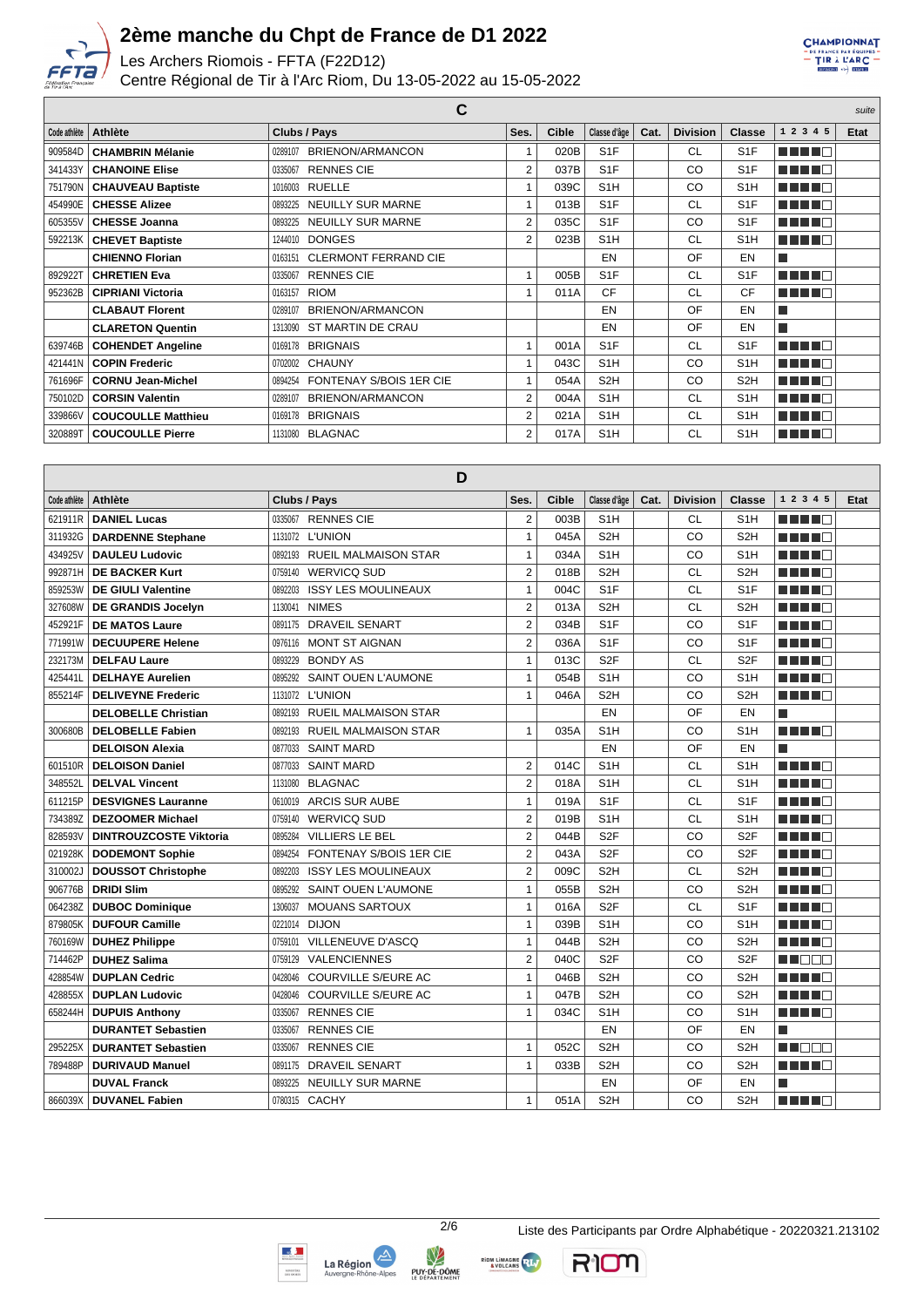

# 2ème manche du Chpt de France de D1 2022<br>Les Archers Riomois - FFTA (F22D12)

Centre Régional de Tir à l'Arc Riom, Du 13-05-2022 au 15-05-2022

|  | Code athlète   Athlète        | Clubs / Pays                 | Ses. | Cible | Classe d'âge   Cat. | Division | <b>Classe</b>    | 12345       | Etat |
|--|-------------------------------|------------------------------|------|-------|---------------------|----------|------------------|-------------|------|
|  | 858510N   ER'RAHMOUNI Siham   | 0163157 RIOM                 |      | 012A  | CF                  | CL       | СF               | l San San T |      |
|  | ∣ 686884N I ESTIBALS Valentin | 0877033 SAINT MARD           |      | 015C  | S <sub>1</sub> H    | CL       | S <sub>1</sub> H | l Timor I   |      |
|  | 856545C <b>ETIENNE David</b>  | VILLENEUVE D'ASCQ<br>0759101 |      | 043B  | S <sub>2</sub> H    | CО       | S <sub>2</sub> H | TE EL       |      |
|  | 883979X   EYMARD Anais        | 1313090 ST MARTIN DE CRAU    |      | 039A  | S <sub>1</sub> F    | CО       | S <sub>1</sub> F | TI FIT      |      |

| E            |                               |                                    |                |              |                  |      |                 |                  |               |      |  |  |
|--------------|-------------------------------|------------------------------------|----------------|--------------|------------------|------|-----------------|------------------|---------------|------|--|--|
| Code athlète | <b>Athlète</b>                | Clubs / Pays                       | Ses.           | <b>Cible</b> | Classe d'âge     | Cat. | <b>Division</b> | <b>Classe</b>    | 1 2 3 4 5     | Etat |  |  |
| 434184P      | <b>FAUCHERON Thomas</b>       | 0892203 ISSY LES MOULINEAUX        | 2              | 012C         | S <sub>1</sub> H |      | CL              | S <sub>1</sub> H | MA MARIT      |      |  |  |
|              | 619744K   FAURE Arthur        | <b>BRIGNAIS</b><br>0169178         | $\overline{2}$ | 022A         | S <sub>1</sub> H |      | <b>CL</b>       | S <sub>1</sub> H | MA MARIT      |      |  |  |
|              | 445096A   FAVE Emeline        | <b>BRIGNAIS</b><br>0169178         |                | 002A         | S <sub>1</sub> F |      | <b>CL</b>       | S <sub>1</sub> F | MA MARI       |      |  |  |
|              | 858635Z   FERRAUD Alexia      | 1313090 ST MARTIN DE CRAU          | 2              | 038A         | JF               |      | CO              | JF               | MA MARI       |      |  |  |
| 704162U      | <b>FICHET Romain</b>          | <b>RIOM</b><br>0163157             | $\overline{2}$ | 005B         | S <sub>1</sub> H |      | CL              | S <sub>1</sub> H | MA NA T       |      |  |  |
| 436380BI     | <b>FIORETTI Thibault</b>      | <b>MOUANS SARTOUX</b><br>1306037   | 2              | 006A         | S <sub>1</sub> H |      | <b>CL</b>       | S <sub>1</sub> H | n na mata     |      |  |  |
|              | 827330X   FLORENT Anaã«Lie    | <b>NIMES</b><br>1130041            |                | 011C         | S <sub>1</sub> F |      | CL              | S <sub>1</sub> F | ma mata       |      |  |  |
|              | 685112M   FOCKE Dirk          | <b>NICE</b><br>1306041             | 2              | 012B         | S <sub>2</sub> H |      | <b>CL</b>       | S <sub>2</sub> H | ma mata       |      |  |  |
| 277764T      | <b>FOUACE-PEOUX Alexandra</b> | 0950072 CHERBOURG EN COTENTIN      |                | 005C         | S <sub>2F</sub>  |      | <b>CL</b>       | S <sub>2</sub> F | MA MARI       |      |  |  |
| 727723D      | <b>FOURNIER Kevin</b>         | 0163151 CLERMONT FERRAND CIE       | 2              | 019C         | S <sub>1</sub> H |      | <b>CL</b>       | S <sub>1</sub> H | <b>READER</b> |      |  |  |
|              | 662170A   FRAIGNEAU Clemence  | 0976116 MONT ST AIGNAN             | $\overline{2}$ | 034A         | S <sub>1</sub> F |      | CO              | S <sub>1</sub> F | ma mata       |      |  |  |
| 279882V      | <b>FRICOTEAUX Germain</b>     | NANTEUIL LE HAUDOUIN<br>0760224    | $\overline{2}$ | 015B         | S <sub>2</sub> H |      | CL              | S <sub>2</sub> H | M MINIT       |      |  |  |
|              | 716189S   FROMENT Agnes       | FONTENAY S/BOIS 1ER CIE<br>0894254 | 2              | 042A         | S <sub>2F</sub>  |      | CO              | S <sub>2</sub> F | MA MAR        |      |  |  |

| G            |                                  |                                           |                |       |                  |      |                 |                  |                |      |  |  |
|--------------|----------------------------------|-------------------------------------------|----------------|-------|------------------|------|-----------------|------------------|----------------|------|--|--|
| Code athlète | Athlète                          | Clubs / Pays                              | Ses.           | Cible | Classe d'âge     | Cat. | <b>Division</b> | Classe           | 1 2 3 4 5      | Etat |  |  |
| 740755U      | <b>GABRIEL Caroline</b>          | 0892193 RUEIL MALMAISON STAR              |                | 022B  | S <sub>1</sub> F |      | <b>CL</b>       | S <sub>1</sub> F | n di Tinggi    |      |  |  |
| 954056T      | <b>GALIZZI Matteo</b>            | <b>NIMES</b><br>1130041                   | $\overline{2}$ | 016A  | CH               |      | <b>CL</b>       | <b>CH</b>        | ma mata        |      |  |  |
| 345367Z      | <b>GALLAIS-DUTRIEZ Alban</b>     | <b>FONTENAY S/BOIS 1ER CIE</b><br>0894254 |                | 053A  | S <sub>2</sub> H |      | CO              | S <sub>2</sub> H | a sa san Tin   |      |  |  |
| 420476P      | <b>GALLAIS-DUTRIEZ Alexandra</b> | <b>FONTENAY S/BOIS 1ER CIE</b><br>0894254 | 2              | 041A  | S <sub>2F</sub>  |      | CO              | S <sub>2</sub> F | n din din      |      |  |  |
| 725308D      | <b>GARDEUR Antonin</b>           | <b>RUELLE</b><br>1016003                  |                | 038C  | S <sub>1</sub> H |      | CO              | S <sub>1</sub> H | <u>Hillin</u>  |      |  |  |
| 454400N      | <b>GARRABE Damien</b>            | <b>BLAGNAC</b><br>1131080                 | $\overline{2}$ | 019A  | S <sub>1</sub> H |      | <b>CL</b>       | S <sub>1</sub> H | n de la T      |      |  |  |
| 268245W      | <b>GASSE Nicolas</b>             | COURVILLE S/EURE AC<br>0428046            |                | 048B  | S <sub>2</sub> H |      | CO              | S <sub>2H</sub>  | ma mata        |      |  |  |
| 307855A      | <b>GENTY Yohan</b>               | <b>NICE</b><br>1306041                    | $\overline{2}$ | 009B  | S <sub>2</sub> H |      | <b>CL</b>       | S <sub>2</sub> H | n din bir      |      |  |  |
|              | <b>GEORGES Lucas</b>             | 0780315 CACHY                             |                |       | EN               |      | OF              | EN               | l.             |      |  |  |
| 328826V      | <b>GERARD Paul</b>               | <b>SURESNES</b><br>0892199                |                | 047C  | S <sub>2</sub> H |      | CO              | S <sub>2</sub> H | n din na       |      |  |  |
| 434495C      | <b>GINESTET Aude</b>             | <b>NEUILLY SUR MARNE</b><br>0893225       |                | 016B  | S <sub>2F</sub>  |      | <b>CL</b>       | S <sub>2F</sub>  | MA MAT         |      |  |  |
| 298586A      | <b>GIOT Melody</b>               | <b>PERPIGNAN</b><br>1166191               |                | 003B  | S <sub>2</sub> F |      | <b>CL</b>       | S <sub>2F</sub>  | n din din s    |      |  |  |
| 781401Z      | <b>GIRARD Marion</b>             | ST MARTIN DE CRAU<br>1313090              | $\overline{2}$ | 037A  | S <sub>1</sub> F |      | CO              | S <sub>1</sub> F | n din din s    |      |  |  |
| 781398W      | <b>GIRARD Nicolas</b>            | ST MARTIN DE CRAU<br>1313090              |                | 041A  | S <sub>1</sub> H |      | CO              | S <sub>1</sub> H | n din bir      |      |  |  |
| 408718J      | <b>GIROUILLE Romain</b>          | <b>RENNES CIE</b><br>0335067              | $\overline{2}$ | 004B  | S <sub>1</sub> H |      | <b>CL</b>       | S <sub>1</sub> H | n din pr       |      |  |  |
| 764903S      | <b>GOSSET Valentin</b>           | NANTEUIL LE HAUDOUIN<br>0760224           | 2              | 013B  | S <sub>1</sub> H |      | <b>CL</b>       | S <sub>1</sub> H | n din Fin      |      |  |  |
|              | <b>GRILLAT Olivier</b>           | <b>NIMES</b><br>1130041                   |                |       | EN               |      | OF              | EN               | $\mathbb{R}^2$ |      |  |  |
| 881338B      | <b>GUILLOU Alice</b>             | <b>VILLIERS LE BEL</b><br>0895284         | 2              | 041B  | S <sub>2</sub> F |      | CO              | S <sub>2</sub> F | n na mata      |      |  |  |
| 804251L      | <b>GUTHERTZ Maxence</b>          | <b>DRAVEIL SENART</b><br>0891175          | $\overline{2}$ | 008C  | S <sub>1</sub> H |      | CL              | S <sub>1</sub> H | n din bir      |      |  |  |

|         | Code athlète   Athlète  | Clubs / Pays                     | Ses. | Cible | Classe d'âge     | Cat. | <b>Division</b> | <b>Classe</b>    | 1 2 3 4 5 | <b>Etat</b> |  |  |
|---------|-------------------------|----------------------------------|------|-------|------------------|------|-----------------|------------------|-----------|-------------|--|--|
|         | HAY Pascal              | 0950072 CHERBOURG EN COTENTIN    |      |       | EN               |      | OF              | EN               |           |             |  |  |
|         | 764724X   HENCKELS Jeff | 0892203 ISSY LES MOULINEAUX      |      | 010C  | S <sub>1</sub> H |      | СL              | S <sub>1</sub> H | A WINDI   |             |  |  |
| 749893B | <b>HERLICQ Sam</b>      | <b>MOUANS SARTOUX</b><br>1306037 |      | 008A  | S <sub>1</sub> H |      | СL              | S1               | T TITLE   |             |  |  |
|         | <b>HUMETZ Guillaume</b> | 0891175 DRAVEIL SENART           |      |       | EN               |      | OF              | EN               |           |             |  |  |

|         | Code athlète   Athlète | Clubs / Pays            | Ses. | Cible | Classe d'âge     | Cat. | <b>Division</b> | <b>Classe</b>    | 1 2 3 4 5 | Etat |  |
|---------|------------------------|-------------------------|------|-------|------------------|------|-----------------|------------------|-----------|------|--|
| 701148T | JAMOT Maxence          | 0163157 RIOM            |      | 007B  | S <sub>1</sub> H |      | <b>CL</b>       | S <sub>1</sub> H | 4 H N     |      |  |
| 981508G | JANGNAS Erika          | 1130041 NIMES           |      | 012C  | S <sub>1</sub> F |      | <b>CL</b>       | S <sub>1</sub> F | HE IT     |      |  |
|         | <b>JAOUEN Tanguy</b>   | 0895284 VILLIERS LE BEL |      |       | EN               |      | OF              | EN               |           |      |  |
| 822564S | JEAMBRUN Andeol        | 0221014 DIJON           |      | 038B  | S <sub>1</sub> H |      | CO              | S <sub>1</sub> H |           |      |  |
| 851076H | JEANNIN Lucie          | 0138090 EYBENS          |      | 039C  | S <sub>1</sub> F |      | CO              | S <sub>1</sub> F |           |      |  |

 $\overline{3/6}$ 











CHAMPIONNAT E FRANCE PAR ÉQUIPE

Liste des Participants par Ordre Alphabétique - 20220321.213102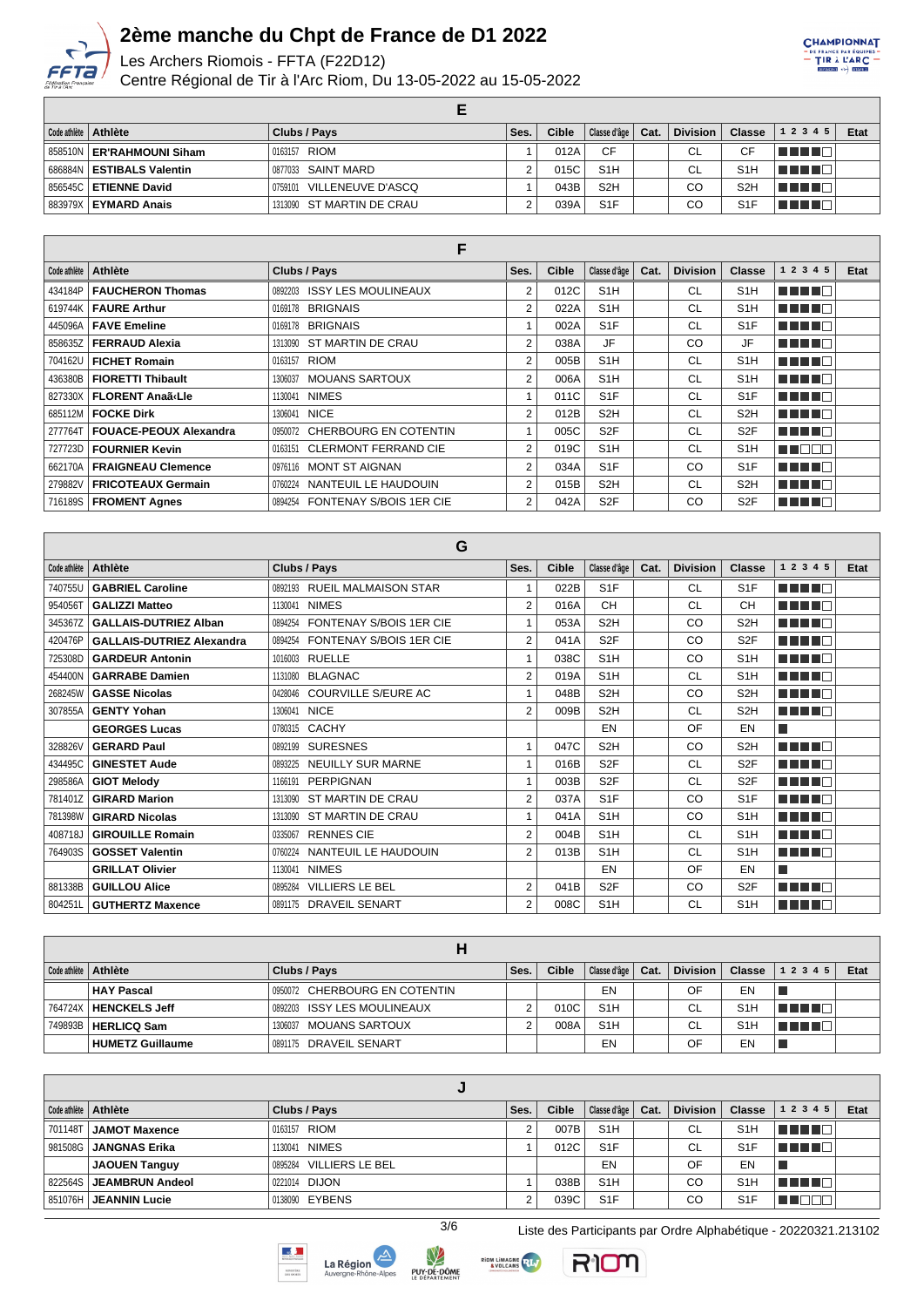

Les Archers Riomois - FFTA (F22D12)

Centre Régional de Tir à l'Arc Riom, Du 13-05-2022 au 15-05-2022

|                                  |                               |      |       |                  |      |                 |                  |           | suite |
|----------------------------------|-------------------------------|------|-------|------------------|------|-----------------|------------------|-----------|-------|
| Code athlète   Athlète           | Clubs / Pays                  | Ses. | Cible | Classe d'âge     | Cat. | <b>Division</b> | <b>Classe</b>    | 1 2 3 4 5 | Etat  |
| 461017F <b>  JEOFFRET Carole</b> | <sup>1</sup> 0893229 BONDY AS |      | 014C  | S <sub>2</sub> F |      | CL              | S <sub>2</sub> F | T E E E   |       |
| 819963P JUILLET Laurent          | 1016003 RUELLE                |      | 037C  | S <sub>2</sub> H |      | CO              | S <sub>2</sub> H | TE ELEC   |       |
| 694903E   <b>JULIEN Simon</b>    | 0335067 RENNES CIE            |      | 035C  | S <sub>1</sub> H |      | CO              | S <sub>1</sub> H | THE LIFE  |       |
| 973388F JUMAIRE Marianne         | 0892193 RUEIL MALMAISON STAR  |      | 023B  | S <sub>1</sub> F |      | CL              | S <sub>1</sub> F | TE E E    |       |

| Code athlète   Athlète        | Clubs / Pays                | Ses. | Cible | Classe d'âge   Cat. | <b>Division</b> |                  | <b>Classe</b> $ 12345$ | Etat |
|-------------------------------|-----------------------------|------|-------|---------------------|-----------------|------------------|------------------------|------|
| , 763287K   KACZMARECK Elodie | BRIENON/ARMANCON<br>0289107 |      | 018B  | S <sub>1</sub> F    | ◡∟              | S <sub>1</sub> F | TELET                  |      |
| 363305X   KIENER Audrey       | 1313090 ST MARTIN DE CRAU   |      | 040A  | S <sub>2F</sub>     | CО              | S <sub>2F</sub>  |                        |      |

| Code athlète | Athlète                    | Clubs / Pays |                                | Ses.           | <b>Cible</b> | Classe d'âge     | Cat. | <b>Division</b> | <b>Classe</b>    | 1 2 3 4 5                | Etat |
|--------------|----------------------------|--------------|--------------------------------|----------------|--------------|------------------|------|-----------------|------------------|--------------------------|------|
|              | <b>LABICHE Nicolas</b>     |              | 0893225 NEUILLY SUR MARNE      |                |              | EN               |      | OF              | EN               | П                        |      |
| 658261B      | <b>LABICHE Nicolas</b>     | 0893225      | <b>NEUILLY SUR MARNE</b>       | $\mathbf{1}$   | 049C         | S <sub>1</sub> H |      | CO              | S <sub>1</sub> H | MA TITI T                |      |
| 264429Y      | <b>LACOUME Marlene</b>     | 0893229      | <b>BONDY AS</b>                | $\mathbf{1}$   | 016C         | S <sub>2F</sub>  |      | <b>CL</b>       | S <sub>2F</sub>  | ma mata                  |      |
|              | <b>LACOURT Noel</b>        | 0702002      | <b>CHAUNY</b>                  |                |              | EN               |      | OF              | EN               | П                        |      |
| 268539R      | <b>LACOURT Noel</b>        | 0702002      | <b>CHAUNY</b>                  | $\mathbf{1}$   | 050C         | S3H              |      | CO              | S <sub>3H</sub>  | MA DE O                  |      |
|              | <b>LAFAY Thomas</b>        | 0760224      | NANTEUIL LE HAUDOUIN           |                |              | EN               |      | OF              | EN               | П                        |      |
| 820673L      | <b>LAFON Caroline</b>      | 0894254      | <b>FONTENAY S/BOIS 1ER CIE</b> | $\overline{2}$ | 044A         | S <sub>1</sub> F |      | CO              | S <sub>1</sub> F | n Timba                  |      |
|              | <b>LARPENTEUR Bastien</b>  | 0221014      | <b>DIJON</b>                   |                |              | EN               |      | OF              | EN               | l.                       |      |
| 779729G      | <b>LE BARS Antoine</b>     | 0891175      | <b>DRAVEIL SENART</b>          | $\overline{2}$ | 007C         | S <sub>1</sub> H |      | <b>CL</b>       | S <sub>1</sub> H | MA MAR                   |      |
|              | <b>LE CLERCQ Alexandre</b> | 0895292      | <b>SAINT OUEN L'AUMONE</b>     |                |              | EN               |      | OF              | EN               | $\overline{\phantom{a}}$ |      |
| 743977W      | <b>LE CLERCQ Alexandre</b> | 0895292      | SAINT OUEN L'AUMONE            | $\mathbf{1}$   | 056B         | S <sub>1</sub> H |      | CO              | S <sub>1</sub> H | n na ma                  |      |
| 591147B      | <b>LECAUCHOIS Morgan</b>   | 0762297      | <b>WINGLES</b>                 | $\mathbf{1}$   | 039A         | S <sub>1</sub> H |      | CO              | S <sub>1</sub> H | n Ting                   |      |
| 844248L      | <b>LECLERCQ Jade</b>       | 1306037      | <b>MOUANS SARTOUX</b>          | $\mathbf{1}$   | 014A         | S <sub>1</sub> F |      | <b>CL</b>       | S <sub>1</sub> F | n din bin                |      |
|              | <b>LEFEBURE Thierry</b>    | 0892193      | <b>RUEIL MALMAISON STAR</b>    |                |              | EN               |      | OF              | EN               | $\overline{\phantom{a}}$ |      |
| 602521P      | <b>LEFEBVRE Anthony</b>    | 1306037      | <b>MOUANS SARTOUX</b>          | $\overline{2}$ | 005A         | S <sub>1</sub> H |      | <b>CL</b>       | S <sub>1</sub> H | n na m                   |      |
| 592321C      | <b>LEFEUVRE Camille</b>    | 0335067      | <b>RENNES CIE</b>              | $\mathbf{1}$   | 036C         | S <sub>1</sub> H |      | CO              | S <sub>1</sub> H | n na m                   |      |
| 322642Y      | <b>LEGER Christophe</b>    | 0891175      | <b>DRAVEIL SENART</b>          | $\mathbf{1}$   | 036B         | S <sub>2</sub> H |      | CO              | S <sub>2H</sub>  | n din bin                |      |
| 286053C      | <b>LEGER Patricia</b>      | 0891175      | <b>DRAVEIL SENART</b>          | $\overline{2}$ | 036B         | S <sub>2F</sub>  |      | CO              | S <sub>2F</sub>  | HH H                     |      |
| 919503K      | <b>LEGRAND Sibylle</b>     | 0437083      | <b>ST AVERTIN</b>              | $\mathbf{1}$   | 008A         | CF               |      | <b>CL</b>       | <b>CF</b>        | n na ma                  |      |
| 808352L      | <b>LEMOINE Frederic</b>    | 0759101      | <b>VILLENEUVE D'ASCQ</b>       | $\mathbf{1}$   | 041B         | S <sub>2</sub> H |      | CO              | S <sub>2</sub> H | MA MAR                   |      |
| 766106Z      | <b>LEMPERIERE Denis</b>    | 1244010      | <b>DONGES</b>                  | $\overline{2}$ | 021B         | S <sub>2</sub> H |      | <b>CL</b>       | S <sub>2</sub> H | ma mata                  |      |
|              | <b>LEPARC Pierrick</b>     | 0335067      | <b>RENNES CIE</b>              |                |              | EN               |      | OF              | EN               | П                        |      |
| 739162M      | <b>LEVADE Marianne</b>     | 0950072      | <b>CHERBOURG EN COTENTIN</b>   | $\mathbf{1}$   | 008C         | S <sub>1</sub> F |      | <b>CL</b>       | S <sub>1</sub> F | T FIFTIN T               |      |
| 789270C      | <b>LHOUTELLIER Laura</b>   | 0892203      | <b>ISSY LES MOULINEAUX</b>     | $\mathbf{1}$   | 003C         | S <sub>1</sub> F |      | <b>CL</b>       | S <sub>1</sub> F | TITI TITI                |      |
| 319176F      | <b>LIENARD Sebastien</b>   | 0759101      | VILLENEUVE D'ASCQ              | $\mathbf{1}$   | 042B         | S <sub>2</sub> H |      | CO              | S <sub>2</sub> H | n na m                   |      |
| 996762M      | <b>LINKE Erik</b>          | 0760171      | <b>COMPIEGNE</b>               | $\overline{2}$ | 010A         | <b>JH</b>        |      | <b>CL</b>       | <b>JH</b>        | MA NG PINA               |      |
| 654083K      | <b>LOPEO Kevin</b>         | 0877033      | <b>SAINT MARD</b>              | $\overline{2}$ | 013C         | S <sub>1</sub> H |      | <b>CL</b>       | S <sub>1</sub> H | ma mata                  |      |
| 792874V      | <b>LOPEZ Caroline</b>      | 0163157      | <b>RIOM</b>                    | $\mathbf{1}$   | 009A         | <b>JF</b>        |      | <b>CL</b>       | <b>JF</b>        | n na m                   |      |
| 807664W      | <b>LORIDE Oriane</b>       | 0437083      | <b>ST AVERTIN</b>              | $\mathbf{1}$   | 007A         | <b>JF</b>        |      | <b>CL</b>       | <b>JF</b>        | n na me                  |      |
| 7508511      | <b>LORTHIOIR Yann</b>      | 1313090      | ST MARTIN DE CRAU              | $\mathbf{1}$   | 043A         | S <sub>1</sub> H |      | CO              | S <sub>1</sub> H | M TIMA                   |      |
| 590922G      | <b>LOUVEL Melodie</b>      | 0335067      | <b>RENNES CIE</b>              | $\overline{2}$ | 038B         | S <sub>1</sub> F |      | CO              | S <sub>1</sub> F | n din bir                |      |
| 748220H      | <b>LURVOIS Caroline</b>    | 0895293      | <b>SARCELLES</b>               | $\overline{2}$ | 042C         | S <sub>1</sub> F |      | CO              | S <sub>1F</sub>  | n din Fin                |      |

|              |                            | M                               |      |       |                  |      |                 |                  |              |      |
|--------------|----------------------------|---------------------------------|------|-------|------------------|------|-----------------|------------------|--------------|------|
| Code athlète | Athlète                    | Clubs / Pays                    | Ses. | Cible | Classe d'âge     | Cat. | <b>Division</b> | Classe           | 1 2 3 4 5    | Etat |
| 749700S      | <b>MACHINET Audrey</b>     | 0610019 ARCIS SUR AUBE          |      | 020A  | JF               |      | CL              | JF               | n din bin    |      |
| 463333Y      | <b>MACHINET Melanie</b>    | 0610019 ARCIS SUR AUBE          |      | 018A  | S <sub>1</sub> F |      | <b>CL</b>       | S <sub>1</sub> F | MA MAR       |      |
| 250847K      | <b>MALGERARD Isabelle</b>  | 0893225 NEUILLY SUR MARNE       | 2    | 036C  | S <sub>2F</sub>  |      | CO              | S <sub>2</sub> F | n na mata    |      |
| 792737W      | <b>MANGELLE Mateo</b>      | 0221014 DIJON                   |      | 037B  | JH               |      | CO              | JH               | n na m       |      |
|              | <b>MANSUETTI Christian</b> | 1306041 NICE                    |      |       | EN               |      | OF              | EN               |              |      |
|              | <b>MARLIN Yann</b>         | 0169178 BRIGNAIS                |      |       | EN               |      | OF              | EN               |              |      |
| 438291D      | <b>MASSON Martial</b>      | 0877033 SAINT MARD              | 2    | 016C  | S <sub>1</sub> H |      | СL              | S <sub>1</sub> H | n din ne     |      |
| 820591X      | <b>MASSOUF William</b>     | NANTEUIL LE HAUDOUIN<br>0760224 | 2    | 016B  | S <sub>1</sub> H |      | <b>CL</b>       | S <sub>1</sub> H | n na m       |      |
| 874675J      | <b>MAUNIER Lucie</b>       | 0437083 ST AVERTIN              |      | 006A  | JF               |      | <b>CL</b>       | JF               | n na m       |      |
|              | <b>MEGRET Julien</b>       | 0163157 RIOM                    |      |       | EN               |      | OF              | EN               |              |      |
| 721284E      | <b>MENARD Fabrice</b>      | 0762297 WINGLES                 |      | 037A  | S <sub>2</sub> H |      | CO              | S <sub>2</sub> H | <b>THEFL</b> |      |











CHAMPIONNAT DE FRANCE PAR ÉQUIPE

4/6 Liste des Participants par Ordre Alphabétique - 20220321.213102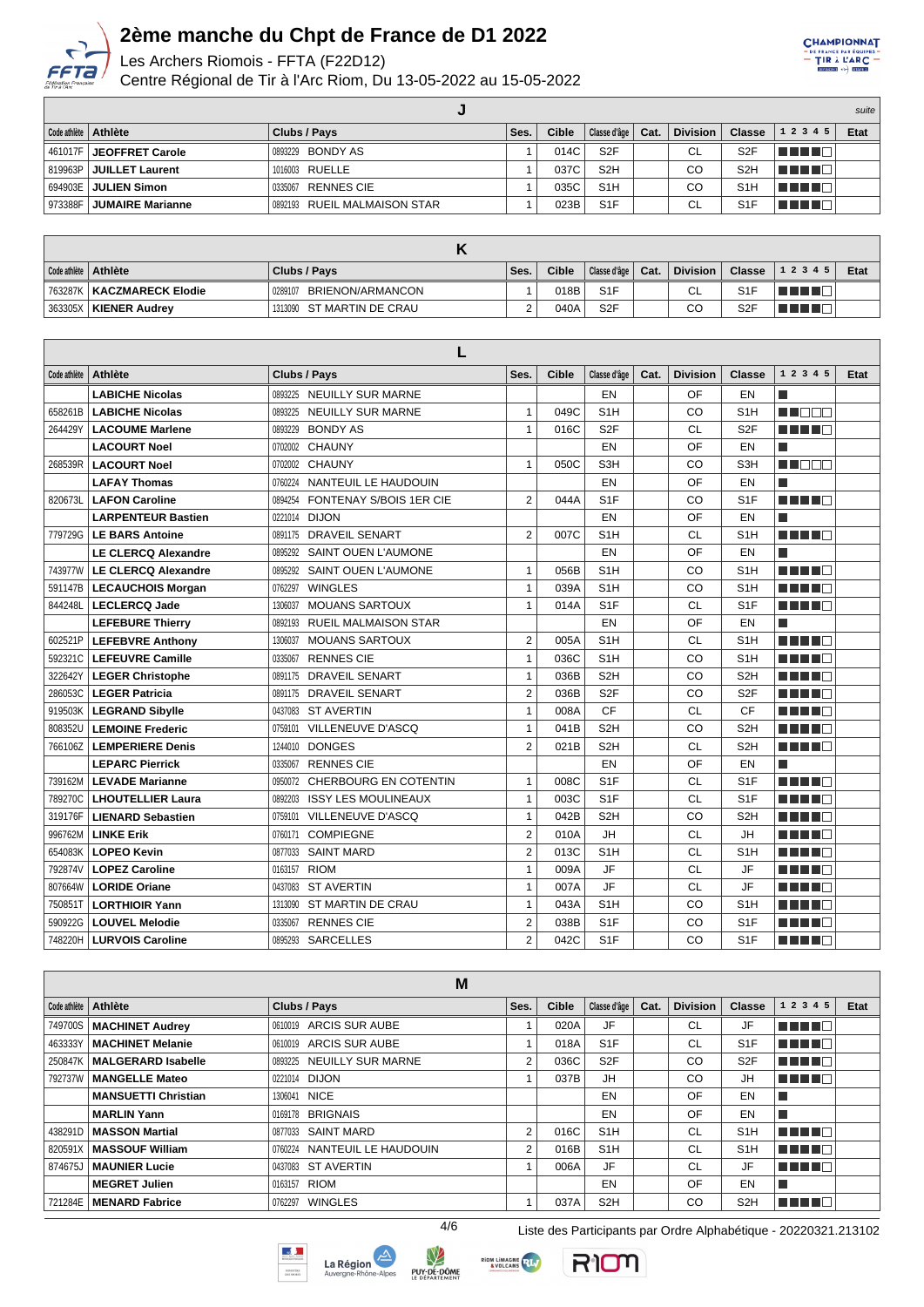

Les Archers Riomois - FFTA (F22D12)

Centre Régional de Tir à l'Arc Riom, Du 13-05-2022 au 15-05-2022

CHAMPIONNAT 

|                               | M                         |      |       |                     |           |               |           | suite |
|-------------------------------|---------------------------|------|-------|---------------------|-----------|---------------|-----------|-------|
| Code athlète   Athlète        | Clubs / Pays              | Ses. | Cible | Classe d'âge   Cat. | Division  | <b>Classe</b> | 1 2 3 4 5 | Etat  |
| 782299A   MENARDO GUZMAN Luna | 1306037 MOUANS SARTOUX    |      | 015A  | JF                  | <b>CL</b> |               |           |       |
| 679102E   MEURANT Simon       | MOUANS SARTOUX<br>1306037 |      | 021C  | S1H                 | <b>CL</b> | S1H           |           |       |

| 782299AI | MENARDO GUZMAN Luna       | <b>MOUANS SARTOUX</b><br>1306037 |   | 015A | JF               | <b>CL</b> | JF               | TELEC    |
|----------|---------------------------|----------------------------------|---|------|------------------|-----------|------------------|----------|
| 679102E  | MEURANT Simon             | <b>MOUANS SARTOUX</b><br>1306037 | ◠ | 021C | S <sub>1</sub> H | СL        | S <sub>1</sub> H |          |
|          | <b>MOINE Maxence</b>      | 0892193 RUEIL MALMAISON STAR     |   |      | EN               | OF        | EN               |          |
|          | 442807M   MOINE Maxence   | 0892193 RUEIL MALMAISON STAR     |   | 051C | S <sub>1</sub> H | CO        | S <sub>1</sub> H |          |
|          | 629784Y   MOLE Clement    | 1306041 NICE                     |   | 011B | S <sub>1</sub> H | СL        | S <sub>1</sub> H | TE E E E |
|          | 616498G   MONTAGNE Elodie | 0891175 DRAVEIL SENART           | ◠ | 033B | S <sub>1</sub> F | CO        | S <sub>1</sub> F | TELEL    |
|          | 969628U   MOTHE Romane    | 1131093 BALMA                    |   | 023A | JF               | CL        | JF               | TE E E   |
|          | 720454C   MOURIER Franck  | 0163157 RIOM                     |   | 018C | S <sub>2</sub> H | СL        | S <sub>2</sub> H |          |
|          | 661811K   MULOT Florent   | <b>DRAVEIL SENART</b><br>0891175 |   | 005C | S <sub>1</sub> H | CL        | S <sub>1</sub> H | TE E E E |

| Code athlète   Athlète |                           | Clubs / Pays                 | Ses. | Cible | Classe d'âge   Cat. | <b>Division</b> | <b>Classe</b>    | 1 2 3 4 5 | Etat |
|------------------------|---------------------------|------------------------------|------|-------|---------------------|-----------------|------------------|-----------|------|
|                        | 408240P   NAGLIERI Thomas | MOUANS SARTOUX<br>1306037    |      | 007A  | S <sub>1</sub> H    | СL              | S <sub>1</sub> H | T FIFT    |      |
|                        | 732894Z   NEVEUX Cyriaque | <b>RENNES CIE</b><br>0335067 |      | 023C  | S <sub>1</sub> H    | СL              | S1               |           |      |

| Code athlète   Athlète |                          | Clubs / Pays         | Ses. | Cible | Classe d'âge   Cat. | <b>Division</b> | <b>Classe</b>    | 1 2 3 4 5 | Etat |
|------------------------|--------------------------|----------------------|------|-------|---------------------|-----------------|------------------|-----------|------|
| 093028T                | <b>OLIVIER Alexandre</b> | 10759140 WERVICQ SUD |      | 017B  | S <sub>2</sub> H    | СL              | S <sub>2</sub> H | THE EI    |      |
|                        |                          | WINGLES<br>0762297   |      | 040A  | S <sub>2</sub> H    | CО              | S <sub>2</sub> H | a mas     |      |

|              |                                 |         | P                              |                |       |                  |      |                 |                  |             |      |
|--------------|---------------------------------|---------|--------------------------------|----------------|-------|------------------|------|-----------------|------------------|-------------|------|
| Code athlète | <b>Athlète</b>                  |         | Clubs / Pays                   | Ses.           | Cible | Classe d'âge     | Cat. | <b>Division</b> | Classe           | 1 2 3 4 5   | Etat |
| 400587W      | <b>PAILLER Sebastien</b>        |         | 1306041 NICE                   | 2              | 010B  | S <sub>1</sub> H |      | <b>CL</b>       | S <sub>1</sub> H | n di Tinggi |      |
| 748101D      | <b>PARPILLON Julien</b>         | 1313090 | ST MARTIN DE CRAU              | 1              | 042A  | S <sub>1</sub> H |      | CO              | S <sub>1</sub> H | a shekara   |      |
|              | <b>PARPILLON Max</b>            | 1313090 | ST MARTIN DE CRAU              |                |       | EN               |      | OF              | EN               | П           |      |
| 622622N      | <b>PASCUAL Pierrick</b>         | 0169178 | <b>BRIGNAIS</b>                | $\overline{2}$ | 023A  | S <sub>1</sub> H |      | <b>CL</b>       | S <sub>1</sub> H | n na man    |      |
| 3492257      | <b>PEINEAU Sebastien</b>        | 0892193 | <b>RUEIL MALMAISON STAR</b>    | 1              | 033A  | S <sub>1</sub> H |      | CO              | S <sub>1</sub> H | n din Fin   |      |
| 267146B      | <b>PEINEAU-DELOBELLE Audrey</b> | 0892193 | <b>RUEIL MALMAISON STAR</b>    | 1              | 021B  | S <sub>2F</sub>  |      | <b>CL</b>       | S <sub>2F</sub>  | n din bir   |      |
|              | <b>PERNOT Clara</b>             | 0892203 | <b>ISSY LES MOULINEAUX</b>     |                |       | <b>EN</b>        |      | OF              | EN               | T.          |      |
|              | <b>PEROL Olivier</b>            | 1131080 | <b>BLAGNAC</b>                 |                |       | EN               |      | OF              | EN               | П           |      |
| 615523X      | <b>PERZ Nicolas</b>             |         | 0759140 WERVICQ SUD            | $\overline{2}$ | 020B  | S <sub>1</sub> H |      | <b>CL</b>       | S <sub>1</sub> H | n din bir   |      |
| 677020S      | <b>PEYROT Lucas</b>             | 0760171 | <b>COMPIEGNE</b>               | $\overline{2}$ | 011A  | S <sub>1</sub> H |      | <b>CL</b>       | S <sub>1</sub> H | n din n     |      |
| 851504Y      | <b>PEZIER Corentin</b>          | 0894254 | <b>FONTENAY S/BOIS 1ER CIE</b> | 1              | 055A  | S <sub>1</sub> H |      | CO              | S <sub>1</sub> H | n din Fin   |      |
| 997088S      | <b>PICHONNAZ Maxine</b>         | 0437083 | <b>ST AVERTIN</b>              | 1              | 005A  | S <sub>1</sub> F |      | <b>CL</b>       | S <sub>1</sub> F | n din Fin   |      |
| 262177A      | <b>PIMPAUD Pierre</b>           | 1087203 | LIMOGES-COUZEIX                | 1              | 049B  | S <sub>2</sub> H |      | CO              | S <sub>2</sub> H | n din bir   |      |
| 647374T      | <b>PIRON Benjamin</b>           |         | 0702002 CHAUNY                 | 1              | 044C  | S <sub>1</sub> H |      | CO              | S <sub>1</sub> H | n din bir   |      |
| 664328W      | <b>PLANEIX Sophie</b>           | 0163157 | <b>RIOM</b>                    | 1              | 010A  | S <sub>1</sub> F |      | <b>CL</b>       | S <sub>1</sub> F | n din Fin   |      |
| 348498C      | <b>PLANTARD Julien</b>          |         | 1244010 DONGES                 | $\overline{2}$ | 022B  | S <sub>2</sub> H |      | <b>CL</b>       | S <sub>2H</sub>  | n na m      |      |
| 027805Y      | <b>POP Kenza</b>                |         | 0976116 MONT ST AIGNAN         | 2              | 035A  | CF               |      | CO              | <b>CF</b>        | n din Fin   |      |
| 427135C      | <b>PORTES Delphine</b>          | 1131093 | <b>BALMA</b>                   | 1              | 022A  | S <sub>1</sub> F |      | <b>CL</b>       | S <sub>1</sub> F | n din ka    |      |
| 931783H      | <b>POUPHILE David</b>           |         | 0221014 DIJON                  | $\mathbf{1}$   | 056C  | S <sub>2</sub> H |      | CO              | S <sub>2</sub> H | M B B B     |      |
| 983003G      | <b>PRAVER Gaelle</b>            | 0895284 | <b>VILLIERS LE BEL</b>         | $\overline{2}$ | 043B  | S <sub>1</sub> F |      | CO              | S <sub>1F</sub>  | n din bir   |      |
|              | <b>PROVOST Yannick</b>          |         | 1131093 BALMA                  |                |       | <b>EN</b>        |      | OF              | EN               | П           |      |

|              |                             | R                            |                |       |                  |      |                 |                  |           |      |
|--------------|-----------------------------|------------------------------|----------------|-------|------------------|------|-----------------|------------------|-----------|------|
| Code athlète | Athlète                     | Clubs / Pays                 | Ses.           | Cible | Classe d'âge     | Cat. | <b>Division</b> | Classe           | 1 2 3 4 5 | Etat |
|              | 890751H   RAMEL Aziliz      | <b>RENNES CIE</b><br>0335067 |                | 006B  | JF               |      | CL              | JF               | n din Fin |      |
|              | 680355S   REGIS Stephanie   | <b>BRIGNAIS</b><br>0169178   |                | 003A  | S <sub>1</sub> F |      | <b>CL</b>       | S <sub>1</sub> F | ma mata   |      |
|              | 996764P   REISENWEBER Clea  | <b>COMPIEGNE</b><br>0760171  |                | 011B  | JF               |      | <b>CL</b>       | JF               | ma mata   |      |
|              | 791050M   RENAUDIN Tiphaine | 0976116 MONT ST AIGNAN       | 2              | 033A  | S <sub>1</sub> F |      | CO              | S <sub>1</sub> F | MA MTO    |      |
|              | <b>RIO Melanie</b>          | <b>BONDY AS</b><br>0893229   |                |       | EN               |      | OF              | EN               |           |      |
| 814342E      | <b>RIOU-HABERER Eliot</b>   | 0169178 BRIGNAIS             | $\overline{2}$ | 024A  | CH               |      | <b>CL</b>       | CH               | n din Fin |      |
| 697627R      | <b>RIPAUX Valentin</b>      | <b>RIOM</b><br>0163157       | 2              | 006B  | S <sub>1</sub> H |      | CL              | S <sub>1</sub> H | n din Fin |      |
|              | 638408X   ROGAZY Berangere  | <b>BRIGNAIS</b><br>0169178   |                | 004A  | S <sub>1</sub> F |      | CL              | S <sub>1</sub> F | MA MARIT  |      |
|              | 760083C   RONDELOT Cyril    | DRAVEIL SENART<br>0891175    |                | 034B  | S <sub>2</sub> H |      | CO              | S <sub>2</sub> H | MA MAR    |      |
|              | 738421G   ROYER Manon       | <b>NIMES</b><br>1130041      |                | 009C  | S <sub>1</sub> F |      | CL              | S <sub>1</sub> F | n din Fin |      |
|              | 699249D   RUTKOWSKI Quentin | 0163151 CLERMONT FERRAND CIE | 2              | 004C  | S <sub>1</sub> H |      | <b>CL</b>       | S <sub>1</sub> H | 'n man a  |      |









RIOM